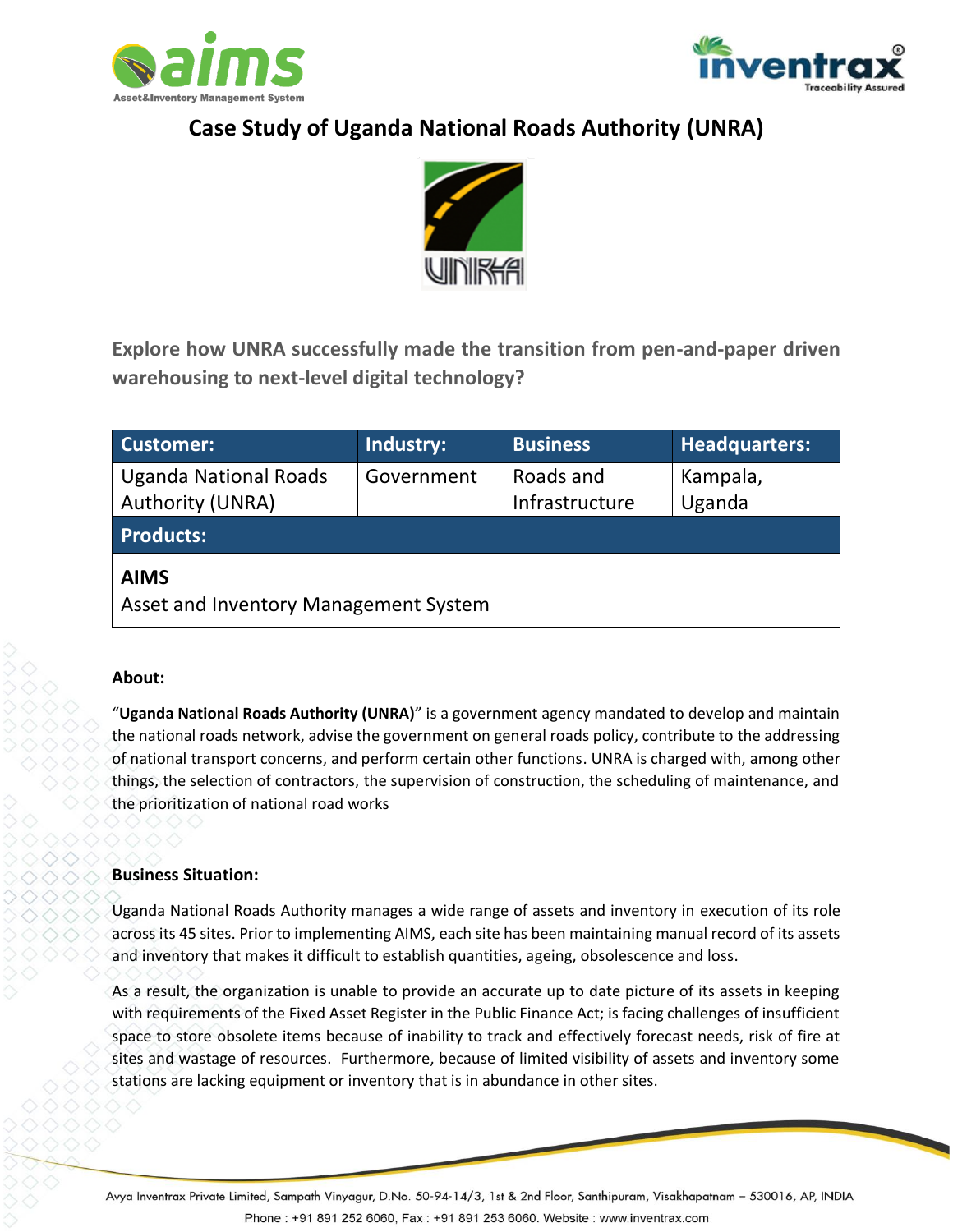



#### **Key Challenges:**

Prior to implementing AIMS, UNRA has faced with key challenges including

- Increased operational costs in acquisition, storage, tracking, distribution and maintenance of assets and inventory.
- Difficulty in ascertaining inventory levels and maintaining an accurate and up to date asset register
- Lack of inventory balance with shortages and overstocking
- Expensive, time consuming manual activities during stocktaking and related financial management roles with decreased employee productivity.
- Ineffective decision making due to insufficient information on stock levels and status of assets.
- Poor space management in stores due to lack of fluidity in inventory management

# **The Solution:**

To address these problems, UNRA took the decision to look for a best-of-breed warehouse management system, conducting a thorough review of possible solutions.

With rich, Tier 1 functionality, rapid implementation methodology and its unique business model, Inventrax offered a best-of-both-worlds alternative, by implementing a hybrid solution that manages assets in different locations in an accurate and effective manner combining asset acquisition, inventory, integration with internal system, and asset maintenances management into one flexible interface.

#### **Solution Provided:**

Implementation of AIMS was part of a wider infrastructure project which has enabled UNRA's business to align processes and the software across its multiple operational sites and also provided closer crossfunctional systems integration.

AIMS is deployed with only one motto, to track and manages the complete life cycle of UNRA's assets in real time, being able to locate where the assets are situated, how they are used, and when changes were made to them as well as provide workflows to manage the processes for control, audit and reconciliation of authorized versus deployed assets.

# **Benefits Delivered:**

As a result of implementing AIMS and streamlining its operations, UNRA has realized wide-ranging improvements, including

- **30% increase in productivity**
- **Decreased administration across all areas**
- **Decreased time for stock take and improved perpetual inventory management**
- **98% warehouse utilization**
- **Reduced obsolescence due to improved stock rotation**
- **Rapid improvement in inventory control, Asset Maintenance and management**

Avya Inventrax Private Limited, Sampath Vinyagur, D.No. 50-94-14/3, 1st & 2nd Floor, Santhipuram, Visakhapatnam – 530016, AP, INDIA Phone: +91 891 252 6060, Fax: +91 891 253 6060. Website: www.inventrax.com